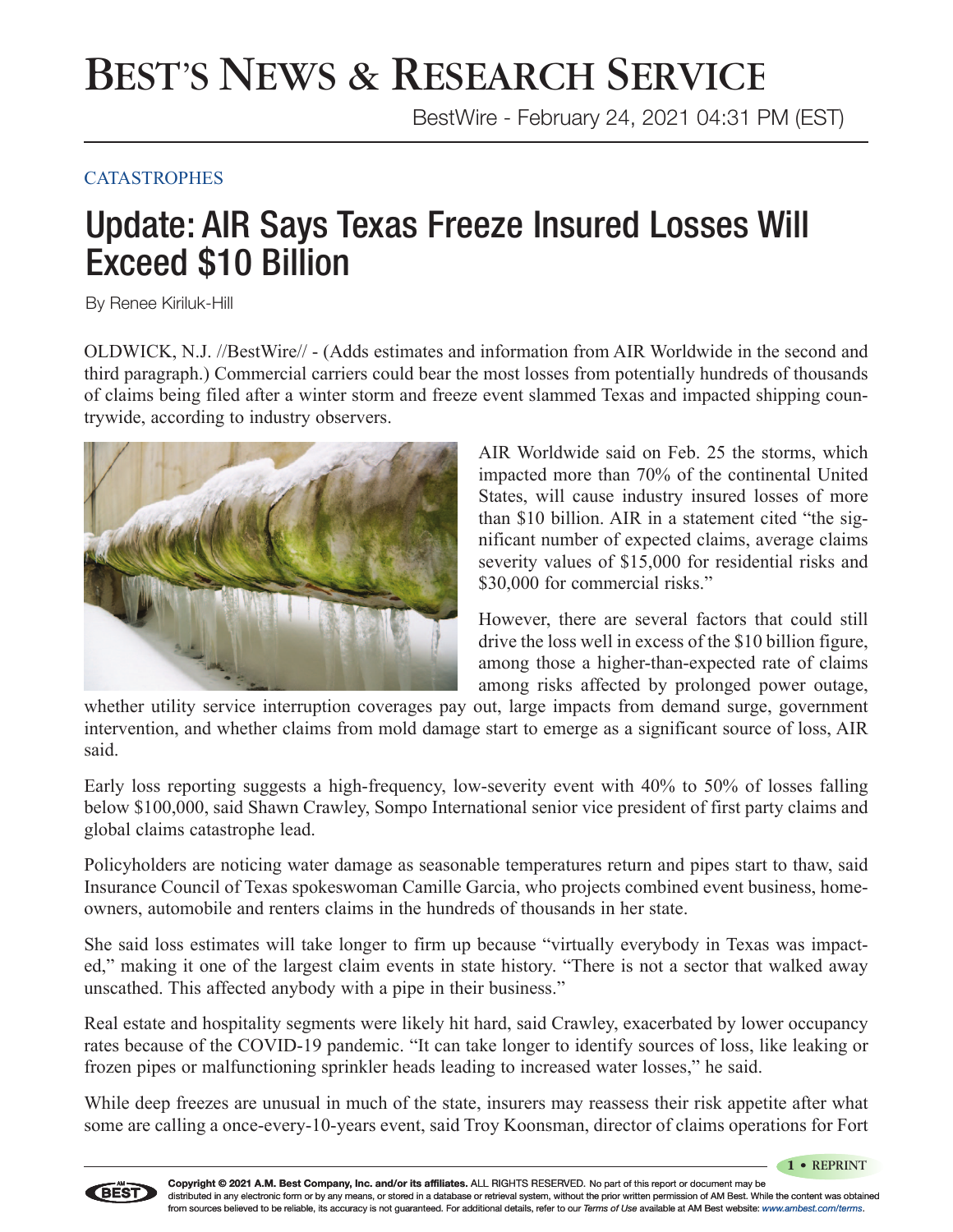# BEST'S NEWS & RESEARCH SERVICE

#### Update: AIR Says Texas Freeze Insured Losses Will Exceed \$10 Billion (continued)

Worth, Texas-based broker Higginbotham. Some could reduce exposure, or seek change that would mitigate losses from future freeze events, such as requiring pipe insulation common in regions where winter temperatures routinely dip below freezing.

"Weather patterns have been changing for some time now with visible signs of impacts from climate change. Severe events like this should be expected and planned for at all levels in the private and public sectors," Crawley said. "In some estimates the combined effect of winter storms and severe convective storms throughout the year have become the most damaging peril in the U.S."

Insured losses from the "extreme, perfect" winter storm event could hit \$18 billion across multiple states, according to Karen Clark & Co. Co-founder and Chief Executive Officer Karen Clark. The impact is severe because of record-breaking low temperatures, snow and ice that caused or contributed to power outages and an unusually long duration, she said [\(BestWire, Feb. 19, 2021\)](http://www.ambest.com/story.asp?sn=231729&_ga=2.168253601.1610655152.1614629866-1461601709.1603200331).

State Farm has taken in more than 55,000 claims from the events, led by 37,000 in Texas. The next highest claims counts were from Louisiana, 3,730 and Illinois, 3,770, said spokesman Chris Pilcic. The top cause has been frozen and broken pipes. More than 1,000 claims have come in from Oklahoma, Arkansas, Mississippi and Tennessee.

Crawley said carriers should expect numerous business interruption claims, the degree of losses influenced by the severity of physical damage and property restoration market response capabilities as resources are stretched thin.

Volume or frequency pressure on emergency service repair and property restoration companies will have a "direct impact on inspections, writing of repair estimates and effecting repairs, and the overall claim process," Crawley said.

Baker Tilly's global forensics team works with insurers to quantify the financial impact of loss events and to assist policyholders. Principal Matthew Morris leads its global forensics and litigation services team. He said property/casualty insurers should see a number of business interruption claims, along with others filed for marine and cargo coverage because of shipping delays.

The impact of the event was felt from Texas to Tennessee, he said, with other storms simultaneously hitting other regions of the country.

"Much like the COVID-19 pandemic, the winter storms were an equal opportunity event, shutting down nearly everything," Morris said. "I think there may be some outsized losses in transportation and shipping. Retail and storage took a significant hit as well with not being able to maintain perishable product. One can't help but also think the energy segment will be impacted fairly significantly as well."

With the ice and snow largely melted in Texas and other central and southern states, Morris said adjusters can reach policyholders, but the availability of supplies and labor to effect repairs could increase the